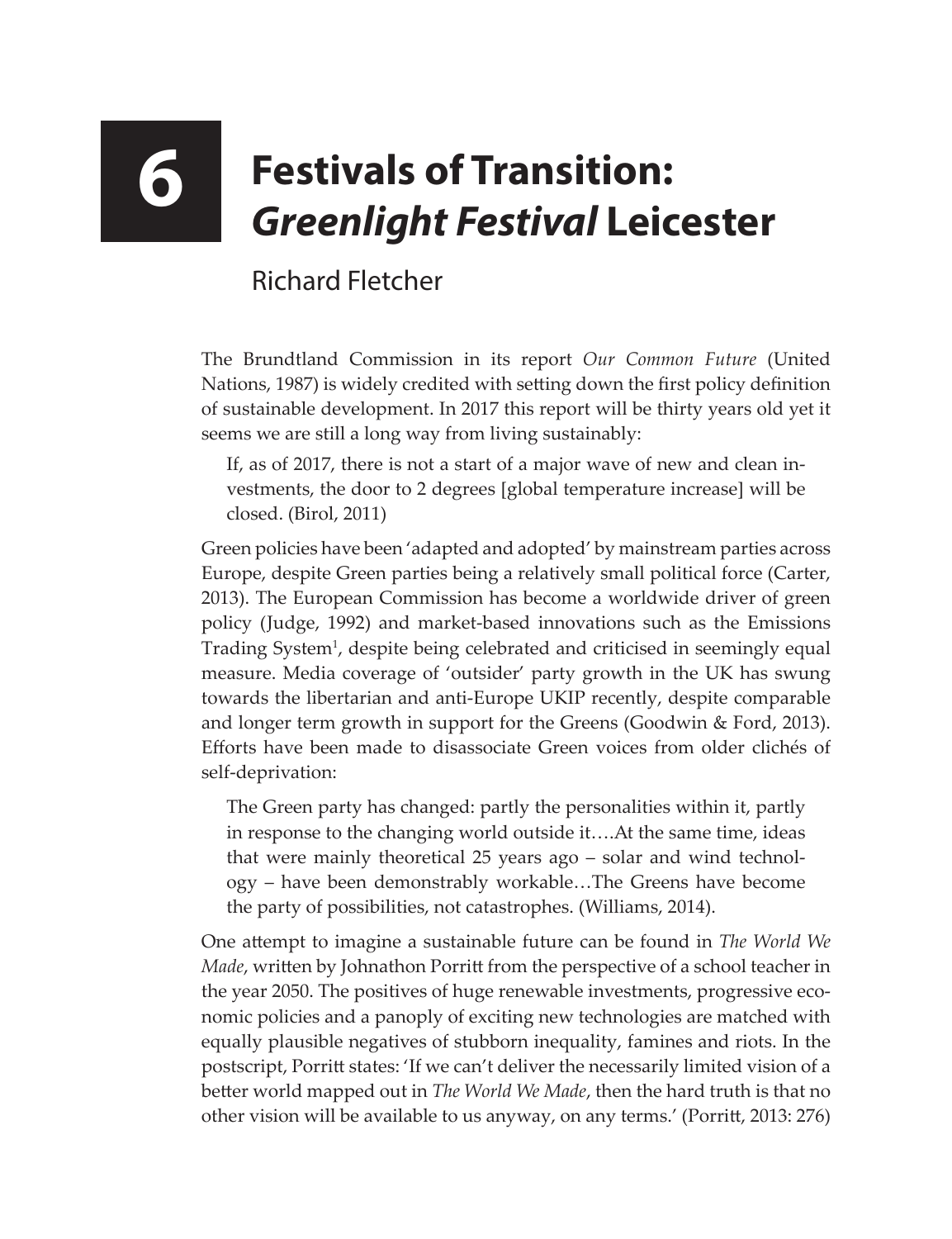This sentiment captures the outlook of many contemporary Green voices. There will be a shift away from a carbon-driven economy, and it is one we can meet with shock and collapse or with prescience and resilience. This chapter aims to discuss how a proactive approach to sustainability is reflected in the UK's festivals sector and in the views of the Transition Network in Leicester and its *Greenlight Festival* of which the author is a founder member. The eponymous 'transition' refers to a world not only without cheap access to fossil fuels and the avoidance of (further) catastrophic climate change; but also to wider socio-economic changes culminating in a more equitable, enjoyable and even enlightened future.

Nationally, the Transition Network was formed in late 2006<sup>2</sup>. At the time of writing, the Transition website lists 475 officially registered Transition Initiatives (Transition Network, 2014a) while the Draft Transition Network Strategy gives a figure of 1,120 across 43 countries. (Transition Network, 2014b) A further estimate of local, community-based groups focusing on climate action in 13 EU countries gave a total of 1999, of which 841 were identified as Transition Initiatives, 367 being based in the UK (O'Hara, 2013). Transition Initiatives are characterised by their community-led approach to organisation. These voluntary initiatives are set up by individuals, with information and advice from the larger network, and commonly span geographic areas such as towns, cities, neighbourhoods and national hubs. The implications of this emergent, small scale yet direct approach embodied by Transition are summarized on their website:

We're not saying that national governments are irrelevant or that institutions like businesses aren't important...What we are saying is that for most people, their own local community is where they can have the quickest and greatest impact…when governments see what communities can do…it'll be easier for them to make decisions that support this work. (Transition Network, 2014c).

Transition Leicester, the 45th official Transition initiative, was set up in 2008 and to date has acted as an umbrella organisation, or launching pad, for a number of sustainability projects. Practical projects include community supported agriculture (providing around 30 co-op members with a weekly organic veg-box) community owned renewable energy schemes (with £550,000 in shares invested) and a 'swap shop' offering clothes, books and communally owned tools and bicycles. Educational projects include accredited Permaculture design courses, 'Footpaths' group meetings and a number of informal skill sharing sessions. While here we have divided these projects into 'practical' and 'educational', the reality is that the majority of activities retain a strong social learning and community building focus. What role do festivals take in this scenario?